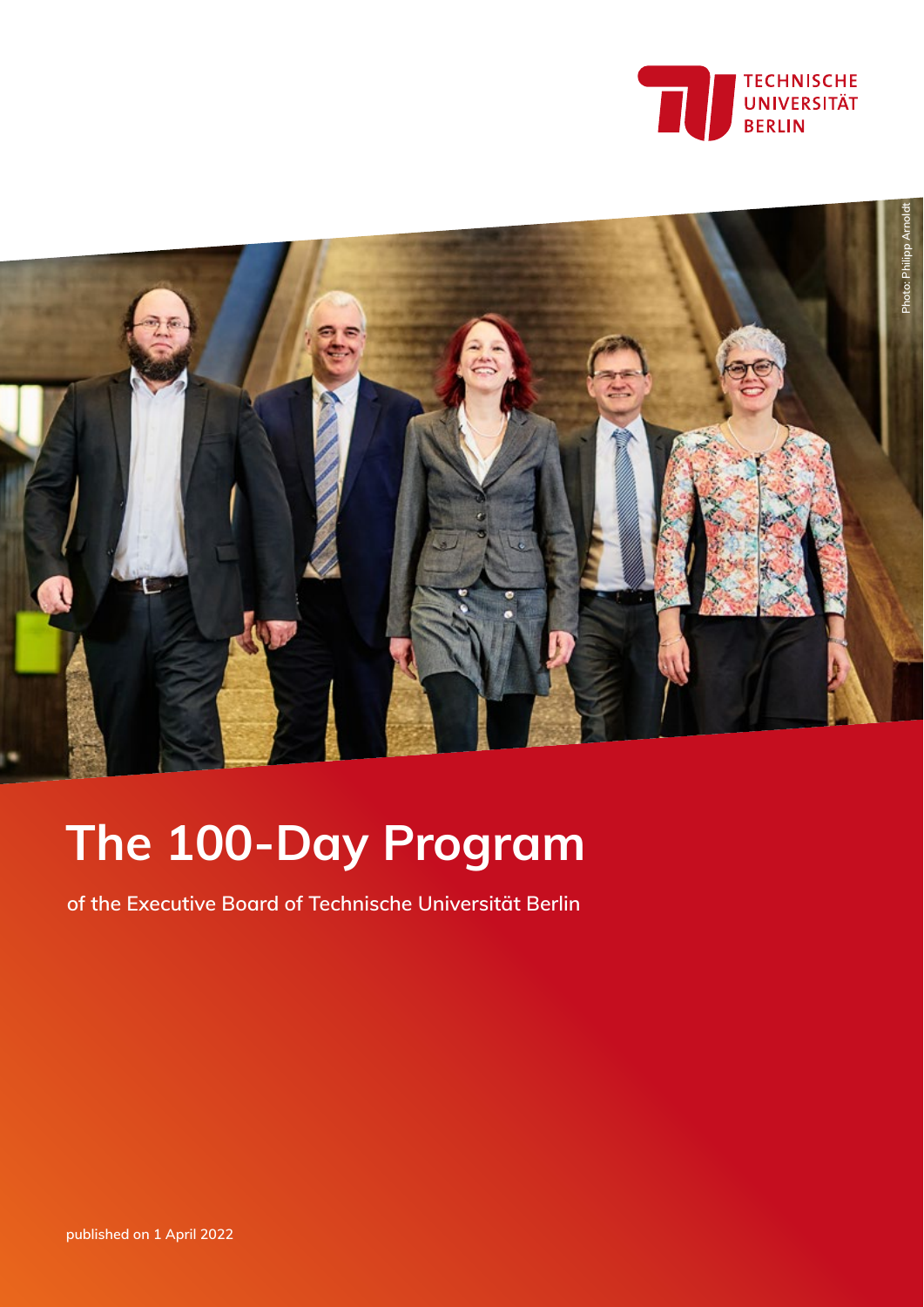

# **Dear People at TU Berlin,**

**On the following pages, we would like to introduce you to our 100-day program.** 

**To flourish, TU Berlin needs to be a lively and inspiring place to teach, study, research, and work. This requires people to cooperate with each other and processes and systems to function well. We all know that there is a great deal to be done and we want as many people as possible at TU Berlin to be involved in prioritizing the challenges we face. There**  will be decisions that won't please everybody. The "nicest" decisions are always the ones **that decide for something. Deciding against something can be difficult. We want to take decisions together with you, to discuss with you, to argue the pros and cons, and then set out on a clear and considered path together.**

**A 100-day program cannot address every issue. The good news is that these 100 days will be followed by a further 1360 days in office. Our 100-day program addresses a number of different fields of action. Each concludes with a list of specific, measurable, and attractive goals which can be achieved within 100 days. These goals can be seen as part of our concrete working program for the next years.** 

**At the end of the 100 days, we will provide a transparent presentation of the goals we have actually achieved. We will also account for those goals which we have not achieved. Additionally, we will provide a view of some of our medium and long-term goals so as to maintain our objective of transparency beyond these first 100 days.**

**In addition to our program, we would also like to present some of the guiding principles for our work with you over the coming years.**

- **• We stand for a new feeling of togetherness. We want everyone to be part of this.**
- **• We look forward to receiving your suggestions, ideas, and constructive criticism by email to [team\\_rauch@tu-berlin.de](mailto:team_rauch%40tu-berlin.de?subject=100-day%20program). We will respond to all your emails.**
- **• The Executive Board is transparent in its work. We will share what we are doing and what we know with you.**
- **• We will work together and not against each other. Criticism and discussion are always welcome, particularly constructive suggestions for solutions.**
- **• Most challenges have complex backgrounds and are connected to many other issues. We want to act on a shared understanding that there is often no single correct solution.**

**Our 100-day program starts now!**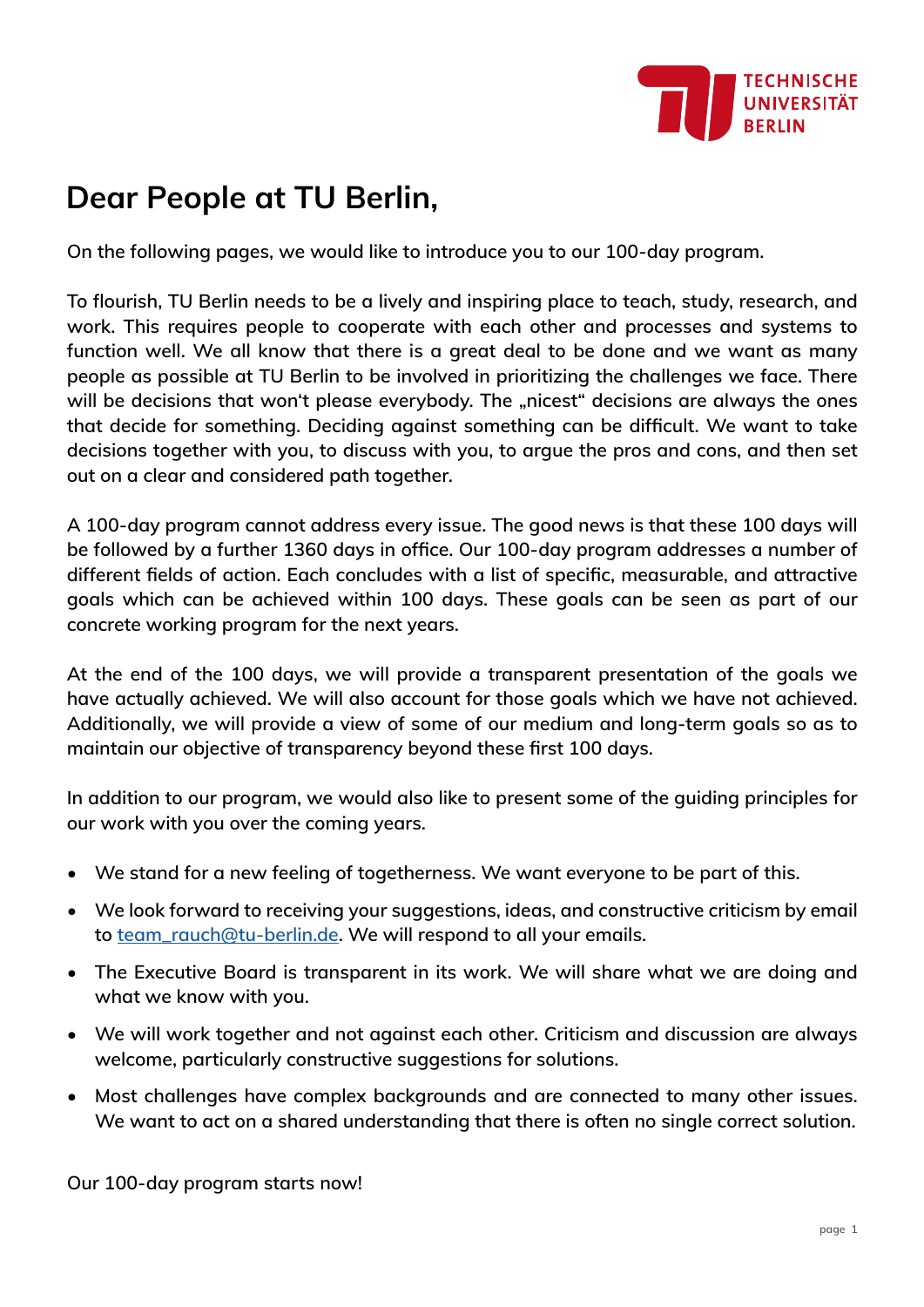

# **1. Internal communication**

**During our term in office, we as a team would like to establish a strategy for creating a common set of values, as well as transparent communication and a dialogue-centered culture of leadership. Our overarching goal is to systematically analyze and optimize the existing channels and formats of internal communication within a participative process. We will also be putting together a diverse working group to develop a set of measures with measurable short-term, medium-term, and long-term goals. And, of course, we will also be implementing these measures. This process will take place over many months. However, the first milestones will be visible after the first 100 days.** 

#### **We aim to have achieved the following goals within the first 100 days:**

- **1.1 On the basis of a call to all staff and students, we have established a working group (Komm-AG) made up of some 20 persons to address the above goals as well as commissioned an external organization to assist and guide this working group.**
- **1.2 We have devised and implemented an annual retreat for about 150 people from all areas at TU Berlin to take place in summer 2022 with the goal of achieving a cooperative further development for the University.**
- **1.3 We have developed a concrete proposal for implementing a TU-wide intranet.**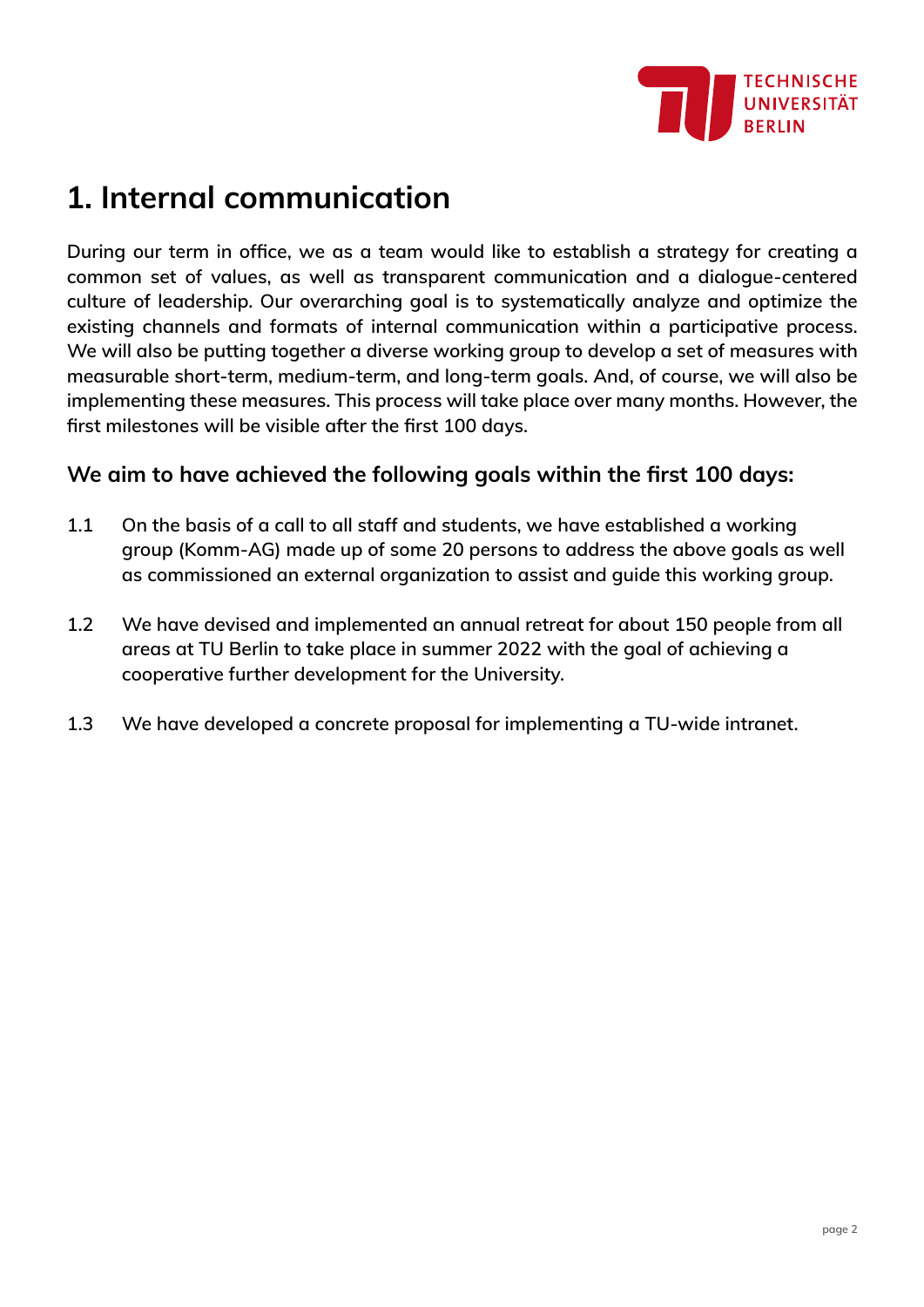

# **2. Research, transfer and joint projects**

**We aim to strengthen knowledge and technology transfer by working closely within the Berlin University Alliance (BUA) as well as with all university and non-university research institutions in the Berlin-Brandenburg metropolitan region. We also want to introduce measures to support DFG and joint research projects within the University. Research and appointments are further areas we want to strengthen.**

### **We aim to have achieved the following goals after 100 days:**

- **2.1 We have issued an internal call for a fourth, interdisciplinary and transdisciplinary Cluster focusing on climate-neutral technologies for the coming round of the Excellence Strategy.**
- **2.2 We have developed an outline for a BUA networking event with civil society to take place in fall 2022.**
- **2.3 We have devised a concept for internally strengthening the application process for DFG research projects, especially in the engineering sciences.**
- **2.4 We have begun to compile an inventory of all outstanding commitments made by the University to professors at the time of their appointment. Based on this, we will coordinate with the faculties to establish an integrated strategic planning procedure for appointments and spaces.**
- **2.5 We have implemented at least one measure to advance gender equity within our appointment procedures and to increase the proportion of women in all appointment procedures.**
- **2.6 We have completed planning for a specialist forum in fall 2022 for research, politics, business, and civil society focusing on using knowledge and technology transfer to make Berlin-Brandenburg a climate-neutral metropolitan region.**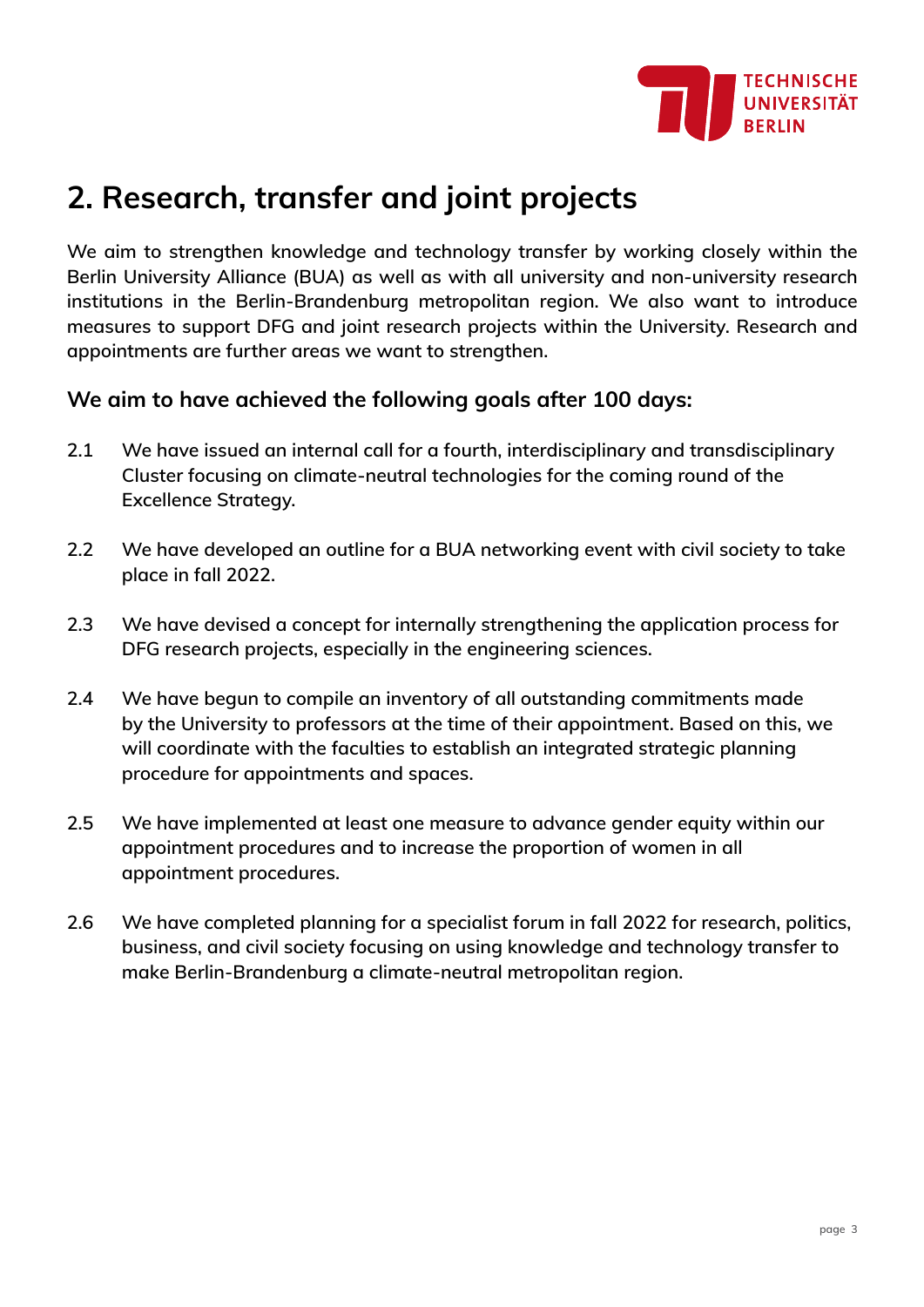

# **3. Studying and teaching**

**We aim to consolidate studying and teaching to reflect our mission statement for teaching. In addition to returning to in-presence teaching, we want to strengthen digitally supported teaching at the University without creating more work. To achieve this, we will discuss reforms and present them to the relevant committees. Our global strategy is to attract and retain students.**

### **We aim to have achieved the following goals after 100 days:**

- **3.1 To attract students to TU Berlin and to increase awareness of study opportunities at the University, we aim to achieve greater participation from schools and our students in information days in the future. A concept has been developed to achieve this goal.**
- **3.2 We have initiated discipline-specific workshops aimed at increasing student retention (e.g., in teacher education).**
- **3.3 Prospective students receive standardized support for applying/registering and enrollment.**
- **3.4 Other than in justified cases (e.g. when TU lottery processes apply), new students are to be enrolled by 1 October 2022. Working together with Department I Student Services, Campus Management, and innoCampus, the necessary administrative measures have been implemented.**
- **3.5 Summer semester has started in presence. Supplementary digital teaching elements have been integrated. To achieve this, we have developed a concept to provide a userfriendly technical infrastructure (lecture hall technology, video studios, continuing education offers).**
- **3.6 Discussions have commenced in the central committees on how to adapt the General Study and Examination Regulations (AllgStuPO) to incorporate the amended Berlin State Higher Education Act (Berliner Hochschulgesetz - BerlHG), particularly regarding digital examinations.**
- **3.7 To strengthen commitment to teaching, instruments for recognizing good teaching will be further developed. For this purpose, a draft resolution has been prepared together with the LinF advisory board for the Academic Senate.**

**\*<https://www.tu.berlin/en/go3134/>**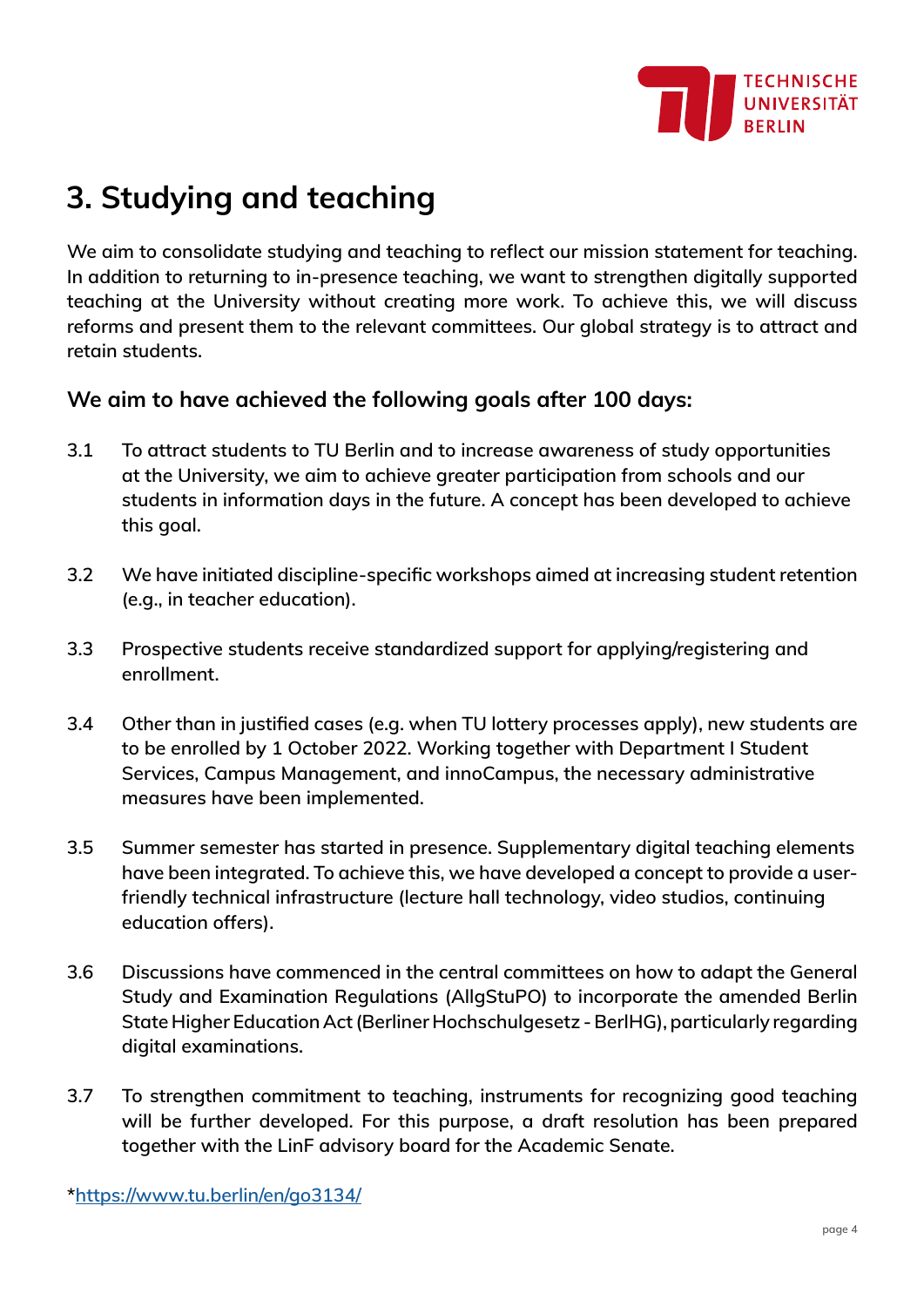

# **4. Sustainability**

**In 2021, TU Berlin concluded a climate protection agreement with the State of Berlin\*. In doing so, we committed to reducing our direct and indirect CO2 emissions by at least 25 percent by 2030. We now need to create a climate audit for TU Berlin to establish a baseline value. At the same time, we want to start implementing concrete measures. We will continue and strengthen the University's existing sustainability and climate protection initiatives. Using interactive formats, we want to involve more people at TU Berlin in shaping these initiatives. The more TU members involved, the better.**

### **We aim to have achieved the following goals after 100 days:**

- **4.1 We have developed a systematic process for drafting a climate audit for TU Berlin with the goal of completing the audit by the end of 2022. The technical expertise of the relevant academic chairs and research groups at TU Berlin will be involved in this process.**
- **4.2 We have completed planning for a pilot measure for climate neutrality at TU Berlin for implementation in 2022. This will be undertaken working together with the Climate Action Task Force.**
- **4.3 Together with TU Berlin members, we have staged a hackathon on making TU Berlin climate neutral. We will present the solution strategies and results publicly on our website.**
- **4.4 The regular integration of teaching content and learning objectives relating to sustainability in all degree programs will be continued. An easily accessible overview of how sustainable development is implemented in individual subject areas has been created.**

**\*[https://www.static.tu.berlin/fileadmin/www/10000000/Klimaschutz/KSV\\_TU\\_](https://www.static.tu.berlin/fileadmin/www/10000000/Klimaschutz/KSV_TU_Berlin_2021-2030.pdf) [Berlin\\_2021-2030.pdf](https://www.static.tu.berlin/fileadmin/www/10000000/Klimaschutz/KSV_TU_Berlin_2021-2030.pdf)**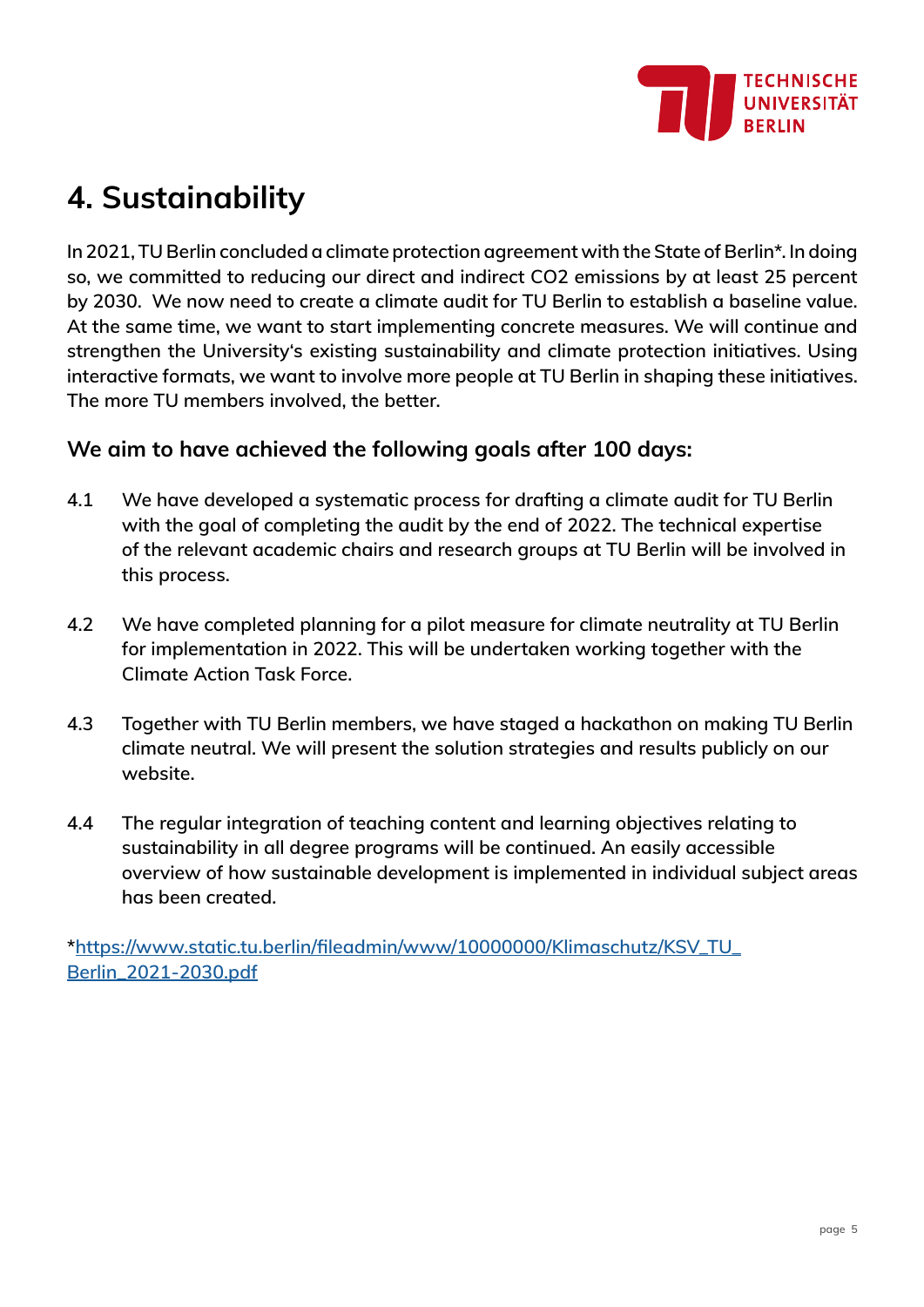

# **5. Digitalization**

**During our period of office, our team aims to create a strategy for establishing a 10-year digital strategy for research, teaching, infrastructure and technology transfer. In particular, we want to see how the various centralized and decentralized services can be better interlinked to achieve more efficient processing.**

### **We aim to have achieved the following goals after 100 days:**

- **5.1 We have set up an advisory board made up of IT users, experts, and representatives from the various subject disciplines to advise us on the process of developing a strategy.**
- **5.2 The duties of a new chief information officer/chief digital officer have been defined. A job posting for this position is being prepared.**
- **5.3 We have developed a concept for financing, establishing and incorporating a first core facility for data science, to be made available for the entire Berlin University Alliance in the future.**
- **5.4 We have obtained an overview of the functionality of the various SAP modules, and a traffic light system has been established for all SAP services.**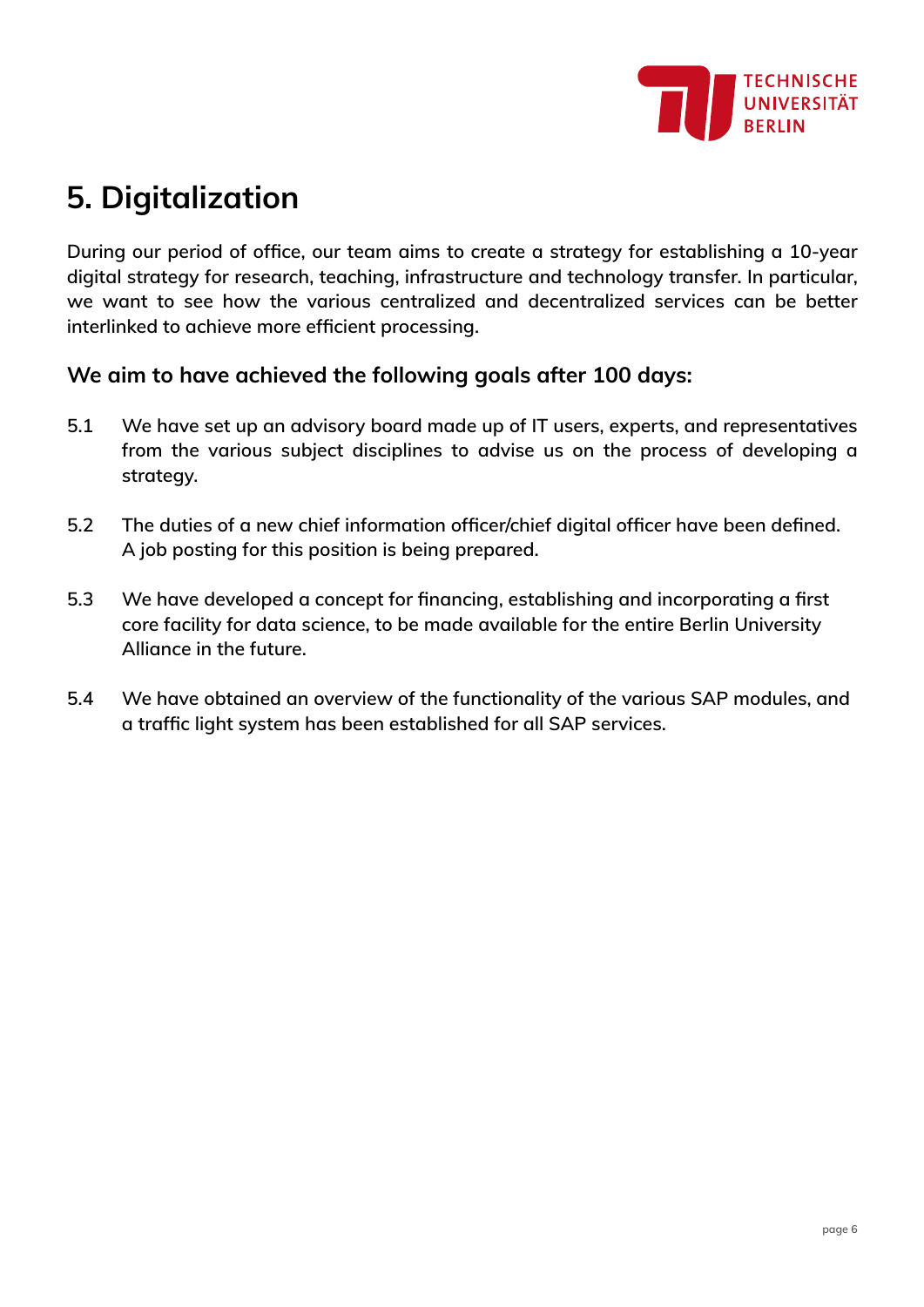

# **6. Staff development**

**One of our key concerns is to provide good working conditions for employees at TU Berlin. All staff including student assistants have very different needs and situations depending on where they work. We would like to understand and systematically analyze these needs and situations so as to improve conditions for our staff.**

### **We aim to have achieved the following goals after 100 days:**

- **6.1 To pursue the goal of creating more permanent academic positions at non-professorial level, we will survey the current numbers of permanent positions in the faculties and central units. In discussion with the faculties and central units, we will develop target figures for increasing the number of permanent positions for specific disciplines. In particular, subject-specific target agreements are to be made to increase the number of women with permanent contracts.**
- **6.2 We have created a working group to discuss and create a sample description of the scope of duties for the position of assistant at academic chairs or research groups. In the medium term, this position should provide a possible alternative to the classic secretarial position and include tasks leading to a higher pay scale.**
- **6.3 A concept for reorganizing internal continuing education and developing offers has been drawn up.**
- **6.4 We have initiated a short survey of all TU Berlin staff and student assistants in order to measure current job satisfaction on an ongoing basis and identify and prioritize issues and fields of action. The results of these surveys will be made transparently available. The results of previous TU-internal studies will be taken into account.**
- **6.5 We will create a concept for a quarterly welcome day for all new staff members.**